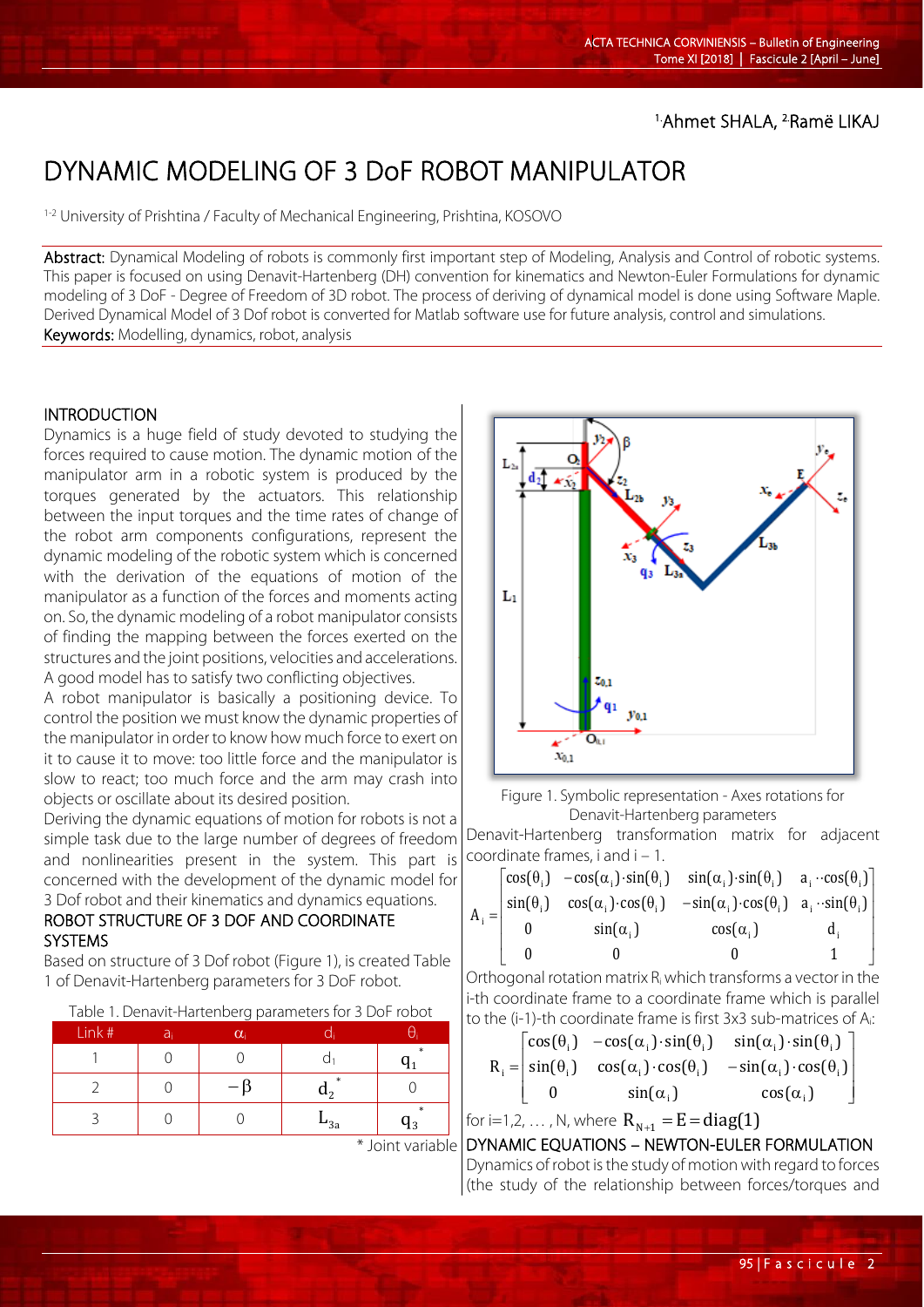motion). A dynamic analysis of a manipulator is useful for the following purposes:

- It determines the joint forces and torques required to produce specified end-effector motions (the direct dynamic problem).
- It produces a mathematical model which simulates the motion of the manipulator under various loading conditions (the inverse dynamic problem) and/or control schemes.
- It provides a dynamic model for use in the control of the actual manipulator.

Dynamic modelling of mechanical structures can be a complex problem. In robotics, more specifically, in manipulators, there are two methodologies used for dynamic modelling.

#### NEWTON-EULER FORMULATION

The Newton-Euler formulation [1] shown in equations (1)-(9) computes the inverse dynamics (ie., joint torques/forces from joint positions, velocities, and accelerations) bases on two sets of recursions: the forward and backward recursions. The forward recursions (1)-(3) transform the kinematics variables from the base to the end-effector. The initial conditions (for i=0) assume that the manipulator is at rest in the gravitational field. The backward recursions (4)-(9) transform the forces and moments from the end-effector to the base, and culminate with the calculation of the joint torques/forces.

Angular velocity of the i-th coordinate frame

$$
\omega = \begin{cases}\nR^{T} & \begin{bmatrix}\n\omega + z & \dot{\theta} \\
i+1 & \omega_{i+1}\n\end{bmatrix} & \text{if joint is rotational} \\
R^{T} & \omega & \text{if joint is translational} \\
i+1 & i\n\end{cases}
$$

where:  $\mathbf{z}_0 = \begin{bmatrix} 0 & 0 & 1 \end{bmatrix}^T$ 

Angular acceleration of the i-th coordinate frame

$$
\hat{\omega} = \begin{cases}\nR^{T} \cdot \left[\begin{matrix}\n\dot{\omega} + z & \cdot \ddot{\theta} & + \omega \times (z \cdot \dot{\theta}) \\
i + 1 & 0 & i + 1 \\
\end{matrix}\right] \\
\dot{\omega} = \begin{cases}\nR^{T} \cdot \dot{\omega} \\
R^{T} \cdot \dot{\omega} \\
i + 1 & i \\
\text{if joint is translational}\n\end{cases} \tag{2}
$$

Linear acceleration of the i-th coordinate frame

 $\overline{1}$  $\overline{1}$  $\overline{1}$  $\overline{1}$  $\overline{1}$  $\overline{1}$  $\Big\}$  $\overline{1}$  $\overline{1}$  $\overline{1}$  $\overline{1}$  $\overline{1}$  $\overline{1}$  $\overline{1}$  $\overline{1}$  $=\left\{\mathbf{R}^{\mathrm{T}}\right\}$  $\int$  $+\dot{\omega}$  xp  $+\omega$  x( $\omega$  $\vert +$  $\overline{\phantom{a}}$ J  $\overline{a}$ J L I  $\dot{v} = \begin{cases} R^{T} | \dot{v} + z \ddot{d} + 2\omega x(z \dot{d}) \end{cases}$  + (3)  $\lfloor$ Ӷ  $R^T \cdot \dot{v} + \dot{\omega} \times p + \omega \times (\omega \times p)$  $i+1$   $i+1$   $i+1$  $+1$  i 0 i+1 i 0 i+1  $i+1$  i  $i+1$   $i+1$   $i+1$   $i+1$   $i+1$  $i+1$  $+\omega$   $x(\omega x)$ if joint is rotational  $i+1$   $i+1$   $i+1$   $i+1$   $i+1$  $i+1$ 

 $\overline{1}$  $\overline{1}$ if joint is translational

 $\mathfrak{r}$ where:  $p_i = [a_i \quad d_i \cdot \sin(\alpha_i) \quad d_i \cdot \sin(\alpha_i)]^T$  is position of the i-th coordinate frame with respect to the (i – 1)-th coordinate frame.

Initial conditions:  $\omega_0 = \dot{\omega}_0 = v_0 = 0$ ; Gravitational acceleration:  $\dot{\mathbf{v}}_0 = [\mathbf{g}_x \ \mathbf{g}_y \ \mathbf{g}_z]^T$ .

Linear acceleration of the center-of-mass of link i

$$
a_{i} = \dot{\omega}_{i} \times s_{i} + \omega_{i} \times (\omega_{i} \times s_{i}) + \dot{v}_{i}
$$
 (4)

where:  $s_i$  is position of center-of-mass of link i Net force exerted on link i:

$$
F_i = m_i \cdot a_i \tag{5}
$$

Net moment exerted on link i

 $\overline{1}$  $\overline{ }$ 

v

$$
N_i = I_i \dot{\omega}_i + \omega_i \times (I_i \cdot \omega_i)
$$
 (6)

$$
\text{where } I_i = \begin{bmatrix} I_{\text{ixx}} & 0 & 0 \\ 0 & I_{\text{iyy}} & 0 \\ 0 & 0 & I_{\text{izz}} \end{bmatrix}
$$

(1)

I<sub>i</sub> is moment of inertia tensor of link i about the centre-ofmass of link i (parallel to the i-th coordinate frame), with only principal inertias I<sub>ixx</sub>, I<sub>iyy</sub> and I<sub>izz</sub>. Because of symmetry of link frames, cross-inertias can be used zero. Force exerted on link i by link i – 1:

$$
f_{i} = R_{i+1}^{T} \cdot f_{i+1} + F_{i}
$$
 (7)

Moment exerted on link i by link  $i - 1$ 

$$
\mathbf{n}_{i} = \mathbf{R}_{i+1}^{T} \cdot \mathbf{n}_{i+1} + \mathbf{p}_{i} \times \mathbf{f}_{i} + \mathbf{N}_{i} + \mathbf{s}_{i} \times \mathbf{F}_{i}
$$
 (8)  
Joint torque/force at joint i:

$$
\tau = \begin{cases}\n\mathbf{n} & \cdot (\mathbf{R}^{\mathrm{T}} \cdot \mathbf{z}) & \text{if joint is rotational} \\
i^{\mathrm{T}} & \quad i+1 \quad 0 \\
f & \cdot (\mathbf{R}^{\mathrm{T}} \cdot \mathbf{z}) & \text{if joint is translational} \\
i^{\mathrm{T}} & \quad i+1 \quad 0\n\end{cases}
$$
\n(9)

DERIVING OF DYNAMICAL MODEL FOR 3 DOF ROBOT Based on Newton-Euler formulation (1-9), rotation matrices for links of robot  $(i=1,2,3)$  are:

 $\overline{\phantom{a}}$  $\overline{\phantom{a}}$ 

 $\overline{\mathcal{L}}$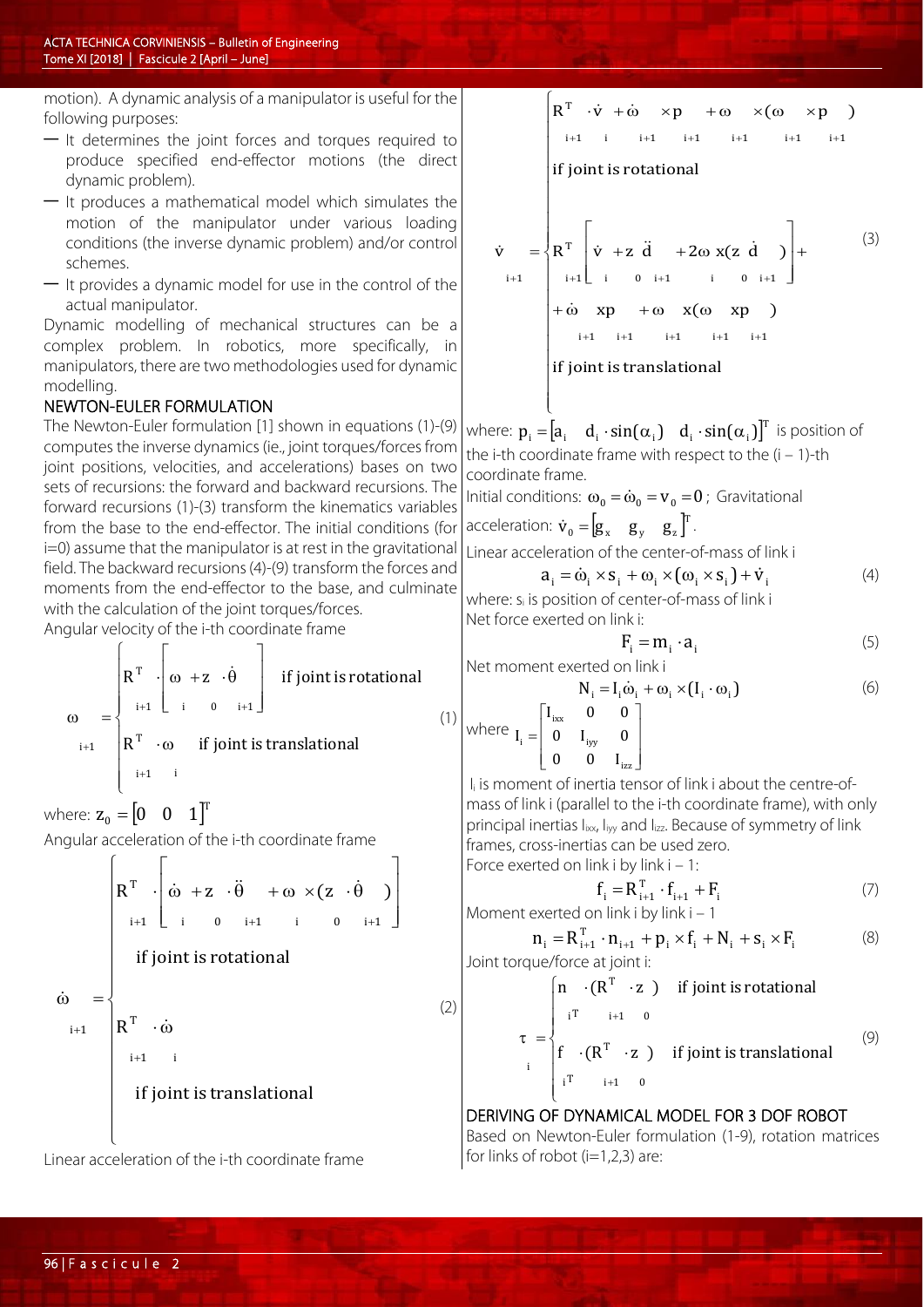$$
R_{1} = \begin{bmatrix} \cos(q_{1}) & -\sin(q_{1}) & 0 \\ \sin(q_{1}) & \cos(q_{1}) & 0 \\ 0 & 0 & 1 \end{bmatrix}
$$
  
\n
$$
R_{2} = \begin{bmatrix} 1 & 0 & 0 \\ 0 & \cos(\beta) & \sin(\beta) \\ 0 & -\sin(\beta) & \cos(\beta) \end{bmatrix}
$$
  
\n
$$
R_{3} = \begin{bmatrix} \cos(q_{3}) & -\sin(q_{3}) & 0 \\ \sin(q_{3}) & \cos(q_{3}) & 0 \\ 0 & 0 & 1 \end{bmatrix}
$$

Initial conditions are:

$$
\mathbf{z}_0 = \begin{bmatrix} 0 \\ 0 \\ 1 \end{bmatrix}, \ \omega_0 = \begin{bmatrix} 0 \\ 0 \\ 0 \end{bmatrix}, \ \dot{\omega}_0 = \begin{bmatrix} 0 \\ 0 \\ 0 \end{bmatrix}, \quad \mathbf{v}_0 = \begin{bmatrix} 0 \\ 0 \\ 0 \end{bmatrix}, \ \dot{\mathbf{v}}_0 = \begin{bmatrix} 0 \\ 0 \\ 0 \end{bmatrix}
$$

Forward recursions, for 3 DoF robot, (i=1,2,3). Angular velocity of the i-th coordinate frame:

$$
\omega_1 = R_1^T \cdot (\omega_0 + z_0 \cdot \dot{q}_1)
$$

$$
\omega_2 = R_2^T \cdot \omega_1
$$

$$
\omega_3 = R_3^T \cdot (\omega_2 + z_0 \cdot \dot{q}_3)
$$

Angular acceleration of the i-th coordinate frame:

$$
\dot{\omega}_1 = R_1^T \cdot (\dot{\omega}_0 + z_0 \cdot \ddot{q}_1) + \omega_0 \times z_0 \cdot \dot{q}_1
$$

$$
\dot{\omega}_2 = R_2^T \cdot \dot{\omega}_1
$$

$$
\dot{\omega}_1 = R_1^T \cdot (\dot{\omega}_1 + z_0 \cdot \ddot{q}_1) + \omega_0 \times z_0 \cdot \dot{q}_1
$$

 $2^{12} - 9$  3  $2^{12} - 9$  3  $\dot{\omega}_3 = R_3^T \cdot (\dot{\omega}_2 + z_0 \cdot \ddot{q}_3) + \omega_2 \times z_0 \cdot \dot{q}$ Position of the i-th coordinate frame with respect to the (i-1)-th coordinate frame:

$$
\mathbf{p}_1 = \begin{bmatrix} 0 \\ 0 \\ L_1 \end{bmatrix}, \quad \mathbf{p}_2 = \begin{bmatrix} 0 \\ 0 \\ d_2 \end{bmatrix}, \quad \mathbf{p}_3 = \begin{bmatrix} 0 \\ 0 \\ L_{2b} \end{bmatrix}
$$

Linear acceleration of the i-th coordinate frame:

$$
\dot{\mathbf{v}}_1 = \mathbf{R}_1^{-1} \cdot \dot{\mathbf{v}}_0 + \dot{\omega}_1 \times \mathbf{p}_1 + \dot{\omega}_1 \times (\dot{\omega}_1 \times \mathbf{p}_1)
$$
\n
$$
\dot{\mathbf{v}}_2 = \mathbf{R}_2^{-1} \cdot \dot{\mathbf{v}}_1 + \mathbf{z}_0 \cdot \dot{\mathbf{q}}_2 + (2\dot{\omega}_1 \times \mathbf{z}_0 \cdot \dot{\mathbf{q}}_2) + (\omega_1 \times \mathbf{p}_1)
$$
\n
$$
\dot{\mathbf{v}}_3 = \mathbf{R}_3^{-1} \cdot \dot{\mathbf{v}}_2 + \dot{\omega}_3 \times \mathbf{p}_3 + \dot{\omega}_3 \times (\dot{\omega}_3 \times \mathbf{p}_3)
$$

Linear acceleration of the center-of-mass of link i:

$$
\dot{a}_1 = \dot{\omega}_1 \times s_1 + \omega_1 \times (\omega_1 \times s_1) + \dot{v}_1
$$
  
\n
$$
\dot{a}_2 = \dot{\omega}_2 \times s_2 + \omega_2 \times (\omega_2 \times s_2) + \dot{v}_2
$$
  
\n
$$
\dot{a}_3 = \dot{\omega}_3 \times s_3 + \omega_3 \times (\omega_3 \times s_3) + \dot{v}_3
$$

Moment of inertia tensor of link i about the center of mass of link i (parallel to the i-th coordinate frame), with only principal inertias I<sub>ixx</sub>, I<sub>iyy</sub> and I<sub>izz</sub>. Because of symmetry of link frames, cross-inertias are used zero.

$$
I_1 = \begin{bmatrix} I_{1xx} & 0 & 0 \\ 0 & I_{1yy} & 0 \\ 0 & 0 & I_{1zz} \end{bmatrix}, \quad I_2 = \begin{bmatrix} I_{2xx} & 0 & 0 \\ 0 & I_{2yy} & 0 \\ 0 & 0 & I_{2zz} \end{bmatrix},
$$

$$
I_3=\begin{bmatrix}I_{3xx} & 0 & 0\\ 0 & I_{3yy} & 0\\ 0 & 0 & I_{3zz}\end{bmatrix}
$$

Net force and moment exerted on  $link i = 1,2,3$ :

$$
F_1 = m_1 \cdot \dot{a}_1
$$
  
\n
$$
F_2 = m_2 \cdot \dot{a}_2
$$
  
\n
$$
F_3 = m_3 \cdot \dot{a}_3
$$
  
\n
$$
N_1 = I_1 \cdot \dot{\omega}_1 + (\dot{\omega}_1 \times I_1 \cdot \dot{\omega}_1)
$$
  
\n
$$
N_2 = I_2 \cdot \dot{\omega}_2 + (\dot{\omega}_2 \times I_2 \cdot \dot{\omega}_2)
$$
  
\n
$$
N_3 = I_3 \cdot \dot{\omega}_3 + (\dot{\omega}_3 \times I_3 \cdot \dot{\omega}_3)
$$

Backward recursion (i=3,2,1); Force and moment exerted on link i by link i-1.

By supposing that there are no outside load for end-effector are:

$$
\mathbf{f}_4 = \begin{bmatrix} 0 \\ 0 \\ 0 \end{bmatrix}, \quad \mathbf{n}_4 = \begin{bmatrix} 0 \\ 0 \\ 0 \end{bmatrix}, \quad \mathbf{R}_4 = \begin{bmatrix} 1 & 0 & 0 \\ 0 & 1 & 0 \\ 0 & 0 & 1 \end{bmatrix}
$$

For link #3:

$$
f_3 = R_4 \cdot f_4 + F_3
$$
  
= R \cdot n\_+ + n\_+ \times f\_+ + N\_+ + s\_+ \times

$$
n_3 = R_4 \cdot n_4 + p_3 \times f_3 + N_3 + s_3 \times F_3
$$

Torque at joint 3:

For link #2:

$$
f_2 = R_3 \cdot f_3 + F_2
$$
  

$$
n_2 = R_3 \cdot n_3 + p_2 \times f_2 + N_2 + s_2 \times F_2
$$

 $\tau_3 = n_3^T \cdot (R_3 \cdot z_0)$ 

Force at joint 2:

$$
\tau_2 = f_2^T \cdot (R_2 \cdot z_0)
$$

For link #1:

$$
f_1 = R_2 \cdot f_2 + F_1
$$
  

$$
n_1 = R_2 \cdot n_2 + p_1 \times f_1 + N_1 + s_1 \times F_1
$$

Torque at joint 1:

$$
\tau_1 = n_1^T \cdot (R_1 \cdot z_0)
$$

In the end the vector of Forces-Torques for 3 DoF robot is:

$$
\tau = \begin{bmatrix} \tau_1 \\ \tau_2 \\ \tau_3 \end{bmatrix}
$$

Modeling-Calculations of 3 DoF robot is done using Maple software, equations are converted for Matlab use.

#### **CONCLUSION**

Based on presented paper can be concluded that Newton-Euler formulation is very useful for dynamical modeling of systems generally and robotic systems especially.

Use of Maple software is very useful for modelling of complex systems and representations of results symbolically –